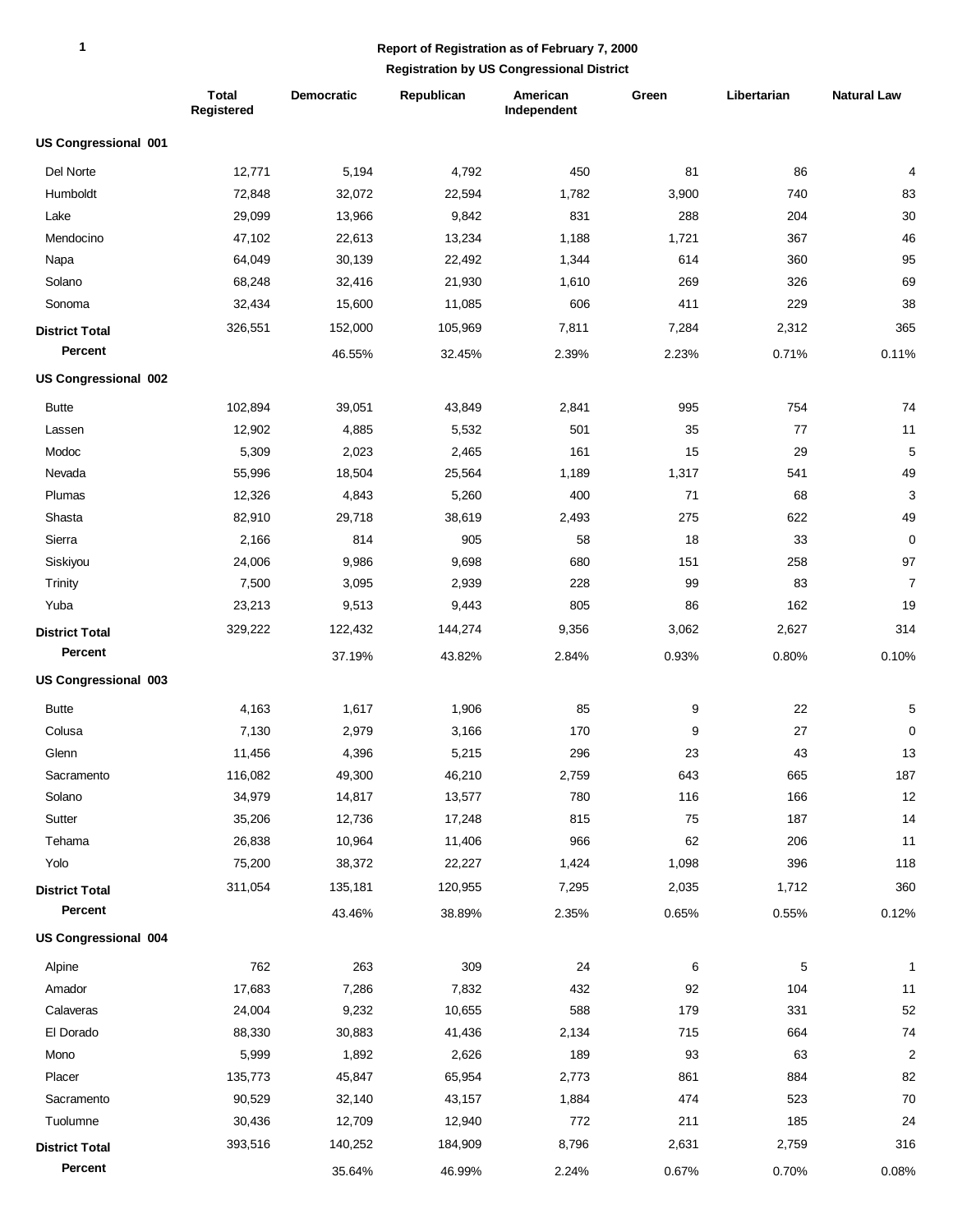| 105   | 93    | 1,966  |
|-------|-------|--------|
| 321   | 491   | 10,865 |
| 189   | 158   | 3,591  |
| 341   | 584   | 7,008  |
| 303   | 564   | 8,138  |
| 369   | 422   | 10,837 |
| 158   | 273   | 4,034  |
| 1,786 | 2,585 | 46,439 |
| 0.55% | 0.79% | 14.22% |
|       |       |        |
| 347   | 696   | 14,287 |
| 79    | 91    | 1,691  |
| 14    | 17    | 580    |
| 562   | 215   | 8,055  |
| 54    | 103   | 1,524  |
| 277   | 594   | 10,263 |
| 9     | 33    | 296    |
| 69    | 111   | 2,956  |
| 26    | 163   | 860    |
| 56    | 137   | 2,992  |
| 1,493 | 2,160 | 43,504 |
| 0.45% | 0.66% | 13.21% |
|       |       |        |
| 8     | 17    | 494    |
| 19    | 33    | 727    |
| 22    | 55    | 1,393  |
| 859   | 585   | 14,874 |
| 124   | 182   | 5,205  |
| 81    | 1,140 | 2,910  |
| 83    | 277   | 2,863  |
| 286   | 760   | 10,519 |
| 1,482 | 3,049 | 38,985 |
| 0.48% | 0.98% | 12.53% |
|       |       |        |
| 5     | 5     | 144    |
| 124   | 175   | 1,627  |
| 158   | 146   | 2,663  |
| 444   | 680   | 11,300 |
| 20    | 29    | 1,085  |
| 925   | 435   | 18,012 |
| 607   | 356   | 11,318 |
| 257   | 140   | 3,198  |
| 2,540 | 1,966 | 49,347 |
|       |       |        |
| 0.65% | 0.50% | 12.54% |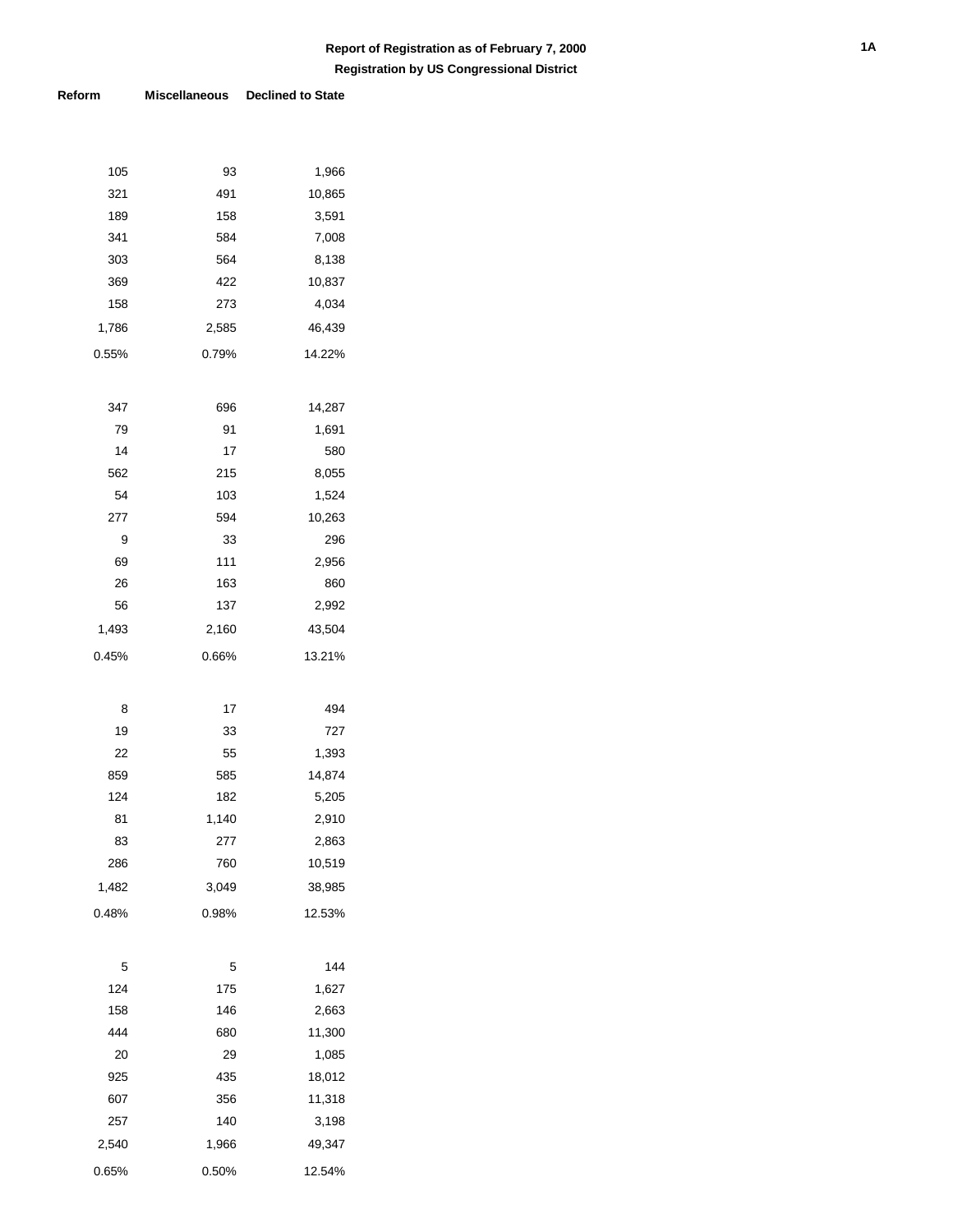|                             | <b>Total</b><br>Registered | <b>Democratic</b> | Republican | American<br>Independent | Green | Libertarian | <b>Natural Law</b> |
|-----------------------------|----------------------------|-------------------|------------|-------------------------|-------|-------------|--------------------|
| <b>US Congressional 005</b> |                            |                   |            |                         |       |             |                    |
| Sacramento                  | 305,248                    | 163,626           | 87,490     | 6,444                   | 2,459 | 1,534       | 852                |
| <b>District Total</b>       | 305,248                    | 163,626           | 87,490     | 6,444                   | 2,459 | 1,534       | 852                |
| Percent                     |                            | 53.60%            | 28.66%     | 2.11%                   | 0.81% | 0.50%       | 0.28%              |
| <b>US Congressional 006</b> |                            |                   |            |                         |       |             |                    |
| Marin                       | 137,558                    | 69,713            | 38,373     | 2,144                   | 3,009 | 831         | 197                |
| Sonoma                      | 210,074                    | 108,851           | 60,437     | 3,982                   | 4,168 | 1,484       | 296                |
| <b>District Total</b>       | 347,632                    | 178,564           | 98,810     | 6,126                   | 7,177 | 2,315       | 493                |
| Percent                     |                            | 51.37%            | 28.42%     | 1.76%                   | 2.06% | 0.67%       | 0.14%              |
| US Congressional 007        |                            |                   |            |                         |       |             |                    |
| Contra Costa                | 201,039                    | 119,177           | 44,536     | 3,624                   | 1,940 | 960         | 850                |
| Solano                      | 78,883                     | 47,543            | 17,448     | 1,396                   | 377   | 343         | 131                |
| <b>District Total</b>       | 279,922                    | 166,720           | 61,984     | 5,020                   | 2,317 | 1,303       | 981                |
| Percent                     |                            | 59.56%            | 22.14%     | 1.79%                   | 0.83% | 0.47%       | 0.35%              |
| <b>US Congressional 008</b> |                            |                   |            |                         |       |             |                    |
| San Francisco               | 372,355                    | 215,880           | 48,024     | 6,764                   | 9,326 | 2,545       | 1,259              |
| <b>District Total</b>       | 372,355                    | 215,880           | 48,024     | 6,764                   | 9,326 | 2,545       | 1,259              |
| Percent                     |                            | 57.98%            | 12.90%     | 1.82%                   | 2.50% | 0.68%       | 0.34%              |
| US Congressional 009        |                            |                   |            |                         |       |             |                    |
| Alameda                     | 296,617                    | 191,516           | 34,435     | 3,870                   | 9,051 | 1,543       | 2,148              |
| <b>District Total</b>       | 296,617                    | 191,516           | 34,435     | 3,870                   | 9,051 | 1,543       | 2,148              |
| Percent                     |                            | 64.57%            | 11.61%     | 1.30%                   | 3.05% | 0.52%       | 0.72%              |
| US Congressional 010        |                            |                   |            |                         |       |             |                    |
| Alameda                     | 115,273                    | 48,887            | 44,736     | 2,235                   | 514   | 561         | 117                |
| Contra Costa                | 256,469                    | 103,754           | 108,971    | 4,441                   | 1,286 | 1,172       | 482                |
| <b>District Total</b>       | 371,742                    | 152,641           | 153,707    | 6,676                   | 1,800 | 1,733       | 599                |
| Percent                     |                            | 41.06%            | 41.35%     | 1.80%                   | 0.48% | 0.47%       | 0.16%              |
| <b>US Congressional 011</b> |                            |                   |            |                         |       |             |                    |
| Sacramento                  | 64,109                     | 26,189            | 27,577     | 1,383                   | 256   | 298         | 105                |
| San Joaquin                 | 196,897                    | 86,430            | 87,679     | 3,236                   | 502   | 924         | 152                |
| <b>District Total</b>       | 261,006                    | 112,619           | 115,256    | 4,619                   | 758   | 1,222       | 257                |
| Percent                     |                            | 43.15%            | 44.16%     | 1.77%                   | 0.29% | 0.47%       | 0.10%              |
| US Congressional 012        |                            |                   |            |                         |       |             |                    |
| San Francisco               | 95,843                     | 51,995            | 17,200     | 1,490                   | 1,935 | 540         | 266                |
| San Mateo                   | 199,487                    | 104,642           | 53,390     | 3,508                   | 1,247 | 921         | 524                |
| <b>District Total</b>       | 295,330                    | 156,637           | 70,590     | 4,998                   | 3,182 | 1,461       | 790                |
| Percent                     |                            | 53.04%            | 23.90%     | 1.69%                   | 1.08% | 0.49%       | 0.27%              |
| US Congressional 013        |                            |                   |            |                         |       |             |                    |
| Alameda                     | 229,085                    | 126,147           | 55,657     | 4,082                   | 1,183 | 1,135       | 588                |
| Santa Clara                 | 27,553                     | 12,022            | 8,064      | 554                     | 101   | 157         | 48                 |
| <b>District Total</b>       | 256,638                    | 138,169           | 63,721     | 4,636                   | 1,284 | 1,292       | 636                |
| Percent                     |                            | 53.84%            | 24.83%     | 1.81%                   | 0.50% | 0.50%       | 0.25%              |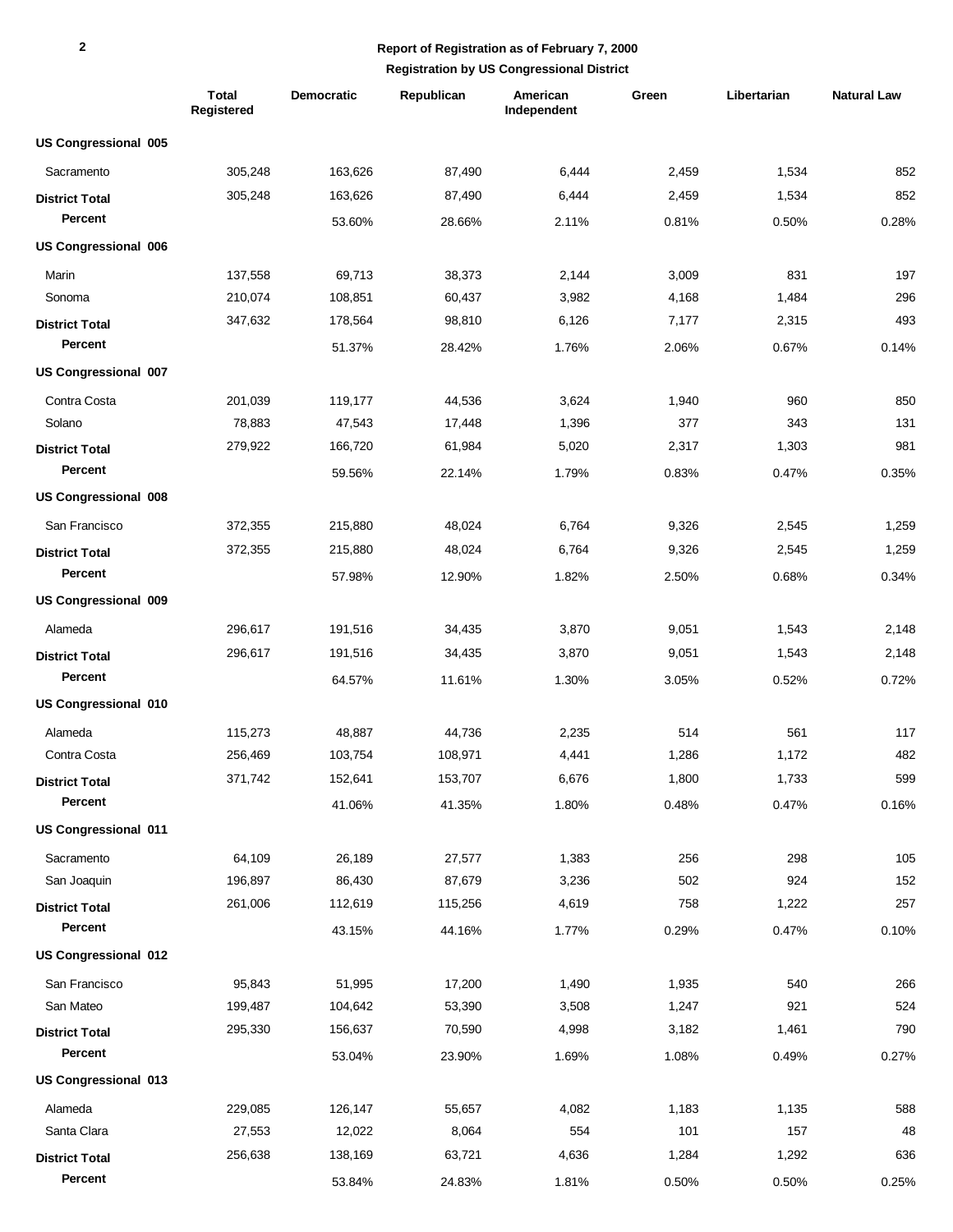| 2,114        | 2,131          | 38,598           |
|--------------|----------------|------------------|
| 2,114        | 2,131          | 38,598           |
| 0.69%        | 0.70%          | 12.64%           |
|              |                |                  |
| 892          | 524            | 21,875           |
| 1,344        | 2,180          | 27,332           |
| 2,236        | 2,704          | 49,207           |
| 0.64%        | 0.78%          | 14.15%           |
|              |                |                  |
| 1,029        | 8,156          | 20,767           |
| 429          | 492            | 10,724           |
| 1,458        | 8,648          | 31,491           |
| 0.52%        | 3.09%          | 11.25%           |
|              |                |                  |
| 1,282        | 3,320          | 83,955           |
| 1,282        | 3,320          | 83,955           |
| 0.34%        | 0.89%          | 22.55%           |
|              |                |                  |
| 618          | 5,136          | 48,300           |
| 618          | 5,136          | 48,300           |
| 0.21%        | 1.73%          | 16.28%           |
|              |                |                  |
|              |                |                  |
| 462<br>1,210 | 887<br>7,728   | 16,874           |
| 1,672        | 8,615          | 27,425<br>44,299 |
| 0.45%        | 2.32%          | 11.92%           |
|              |                |                  |
|              |                |                  |
| 389          | 250            | 7,662            |
| 516          | 3,980<br>4,230 | 13,478           |
| 905          |                | 21,140           |
| 0.35%        | 1.62%          | 8.10%            |
|              |                |                  |
| 274          | 590            | 21,553           |
| 765          | 837            | 33,653           |
| 1,039        | 1,427          | 55,206           |
| 0.35%        | 0.48%          | 18.69%           |
|              |                |                  |
| 911          | 2,385          | 36,997           |
| 206          | 161            | 6,240            |
| 1,117        | 2,546          | 43,237           |
| 0.44%        | 0.99%          | 16.85%           |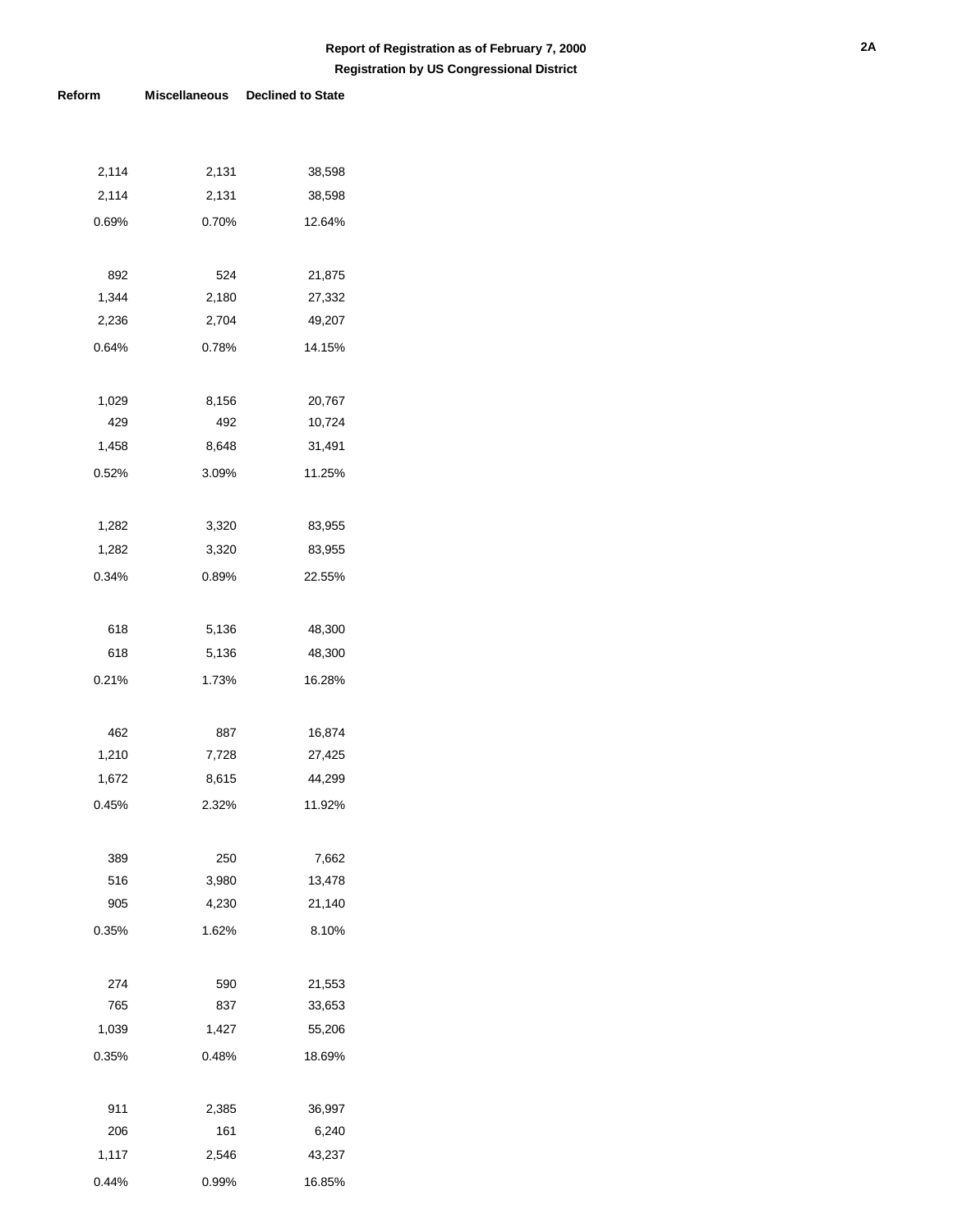|                             | <b>Total</b><br>Registered | <b>Democratic</b> | Republican | American<br>Independent | Green  | Libertarian | <b>Natural Law</b> |
|-----------------------------|----------------------------|-------------------|------------|-------------------------|--------|-------------|--------------------|
| <b>US Congressional 014</b> |                            |                   |            |                         |        |             |                    |
| San Mateo                   | 115,701                    | 56,160            | 36,319     | 1,968                   | 1,224  | 796         | 189                |
| Santa Clara                 | 178,785                    | 80,638            | 56,741     | 2,490                   | 1,795  | 1,486       | 333                |
| <b>District Total</b>       | 294,486                    | 136,798           | 93,060     | 4,458                   | 3,019  | 2,282       | 522                |
| Percent                     |                            | 46.45%            | 31.60%     | 1.51%                   | 1.03%  | 0.77%       | 0.18%              |
| <b>US Congressional 015</b> |                            |                   |            |                         |        |             |                    |
| Santa Clara                 | 276,682                    | 121,273           | 98,941     | 5,120                   | 1,612  | 2,089       | 524                |
| Santa Cruz                  | 33,706                     | 15,109            | 10,406     | 635                     | 1,059  | 549         | 62                 |
| <b>District Total</b>       | 310,388                    | 136,382           | 109,347    | 5,755                   | 2,671  | 2,638       | 586                |
| Percent                     |                            | 43.94%            | 35.23%     | 1.85%                   | 0.86%  | 0.85%       | 0.19%              |
| US Congressional 016        |                            |                   |            |                         |        |             |                    |
| Santa Clara                 | 234,979                    | 117,877           | 63,340     | 5,065                   | 1,211  | 1,616       | 586                |
| <b>District Total</b>       | 234,979                    | 117,877           | 63,340     | 5,065                   | 1,211  | 1,616       | 586                |
| <b>Percent</b>              |                            | 50.16%            | 26.96%     | 2.16%                   | 0.52%  | 0.69%       | 0.25%              |
| US Congressional 017        |                            |                   |            |                         |        |             |                    |
| Monterey                    | 145,705                    | 71,486            | 46,950     | 3,104                   | 1,051  | 772         | 160                |
| San Benito                  | 24,458                     | 11,341            | 8,684      | 589                     | 108    | 192         | 15                 |
| Santa Cruz                  | 101,291                    | 54,937            | 22,142     | 1,633                   | 3,789  | 956         | 246                |
| <b>District Total</b>       | 271,454                    | 137,764           | 77,776     | 5,326                   | 4,948  | 1,920       | 421                |
| Percent                     |                            | 50.75%            | 28.65%     | 1.96%                   | 1.82%  | 0.71%       | 0.16%              |
| US Congressional 018        |                            |                   |            |                         |        |             |                    |
| Fresno                      | 2,009                      | 1,141             | 585        | 38                      | 3      | 11          | 1                  |
| Madera                      | 461                        | 193               | 214        | 11                      | 1      | 0           | $\mathbf 0$        |
| Merced                      | 78,466                     | 42,290            | 25,667     | 1,697                   | 144    | 272         | 50                 |
| San Joaquin                 | 4,866                      | 1,555             | 2,774      | 84                      | 11     | 23          | $\mathbf{1}$       |
| Stanislaus                  | 185,556                    | 86,132            | 71,374     | 4,362                   | 488    | 874         | 160                |
| <b>District Total</b>       | 271,358                    | 131,311           | 100,614    | 6,192                   | 647    | 1,180       | 212                |
| Percent                     |                            | 48.39%            | 37.08%     | 2.28%                   | 0.24%  | 0.43%       | 0.08%              |
| US Congressional 019        |                            |                   |            |                         |        |             |                    |
| Fresno                      | 230,313                    | 94,776            | 104,022    | 4,428                   | 800    | 1,076       | 296                |
| Madera                      | 46,875                     | 18,122            | 21,907     | 1,091                   | 162    | 232         | 62                 |
| Mariposa                    | 10,125                     | 3,697             | 4,606      | 255                     | 96     | 85          | 8                  |
| Tulare                      | 25,011                     | 8,438             | 12,812     | 589                     | 82     | 103         | 31                 |
| <b>District Total</b>       | 312,324                    | 125,033           | 143,347    | 6,363                   | 1,140  | 1,496       | 397                |
| Percent                     |                            | 40.03%            | 45.90%     | 2.04%                   | 0.37%  | 0.48%       | 0.13%              |
| <b>US Congressional 020</b> |                            |                   |            |                         |        |             |                    |
| Fresno                      | 79,421                     | 43,687            | 24,898     | 1,625                   | 164    | 291         | 110                |
| Kern                        | 48,591                     | 27,299            | 14,409     | 1,243                   | 62     | 190         | 75                 |
| Kings                       | 41,953                     | 18,097            | 17,625     | 1,063                   | 53     | 122         | 67                 |
| Tulare                      | 22,218                     | 10,765            | 8,246      | 443                     | $38\,$ | 73          | $30\,$             |
| <b>District Total</b>       | 192,183                    | 99,848            | 65,178     | 4,374                   | 317    | 676         | 282                |
| Percent                     |                            | 51.95%            | 33.91%     | 2.28%                   | 0.16%  | 0.35%       | 0.15%              |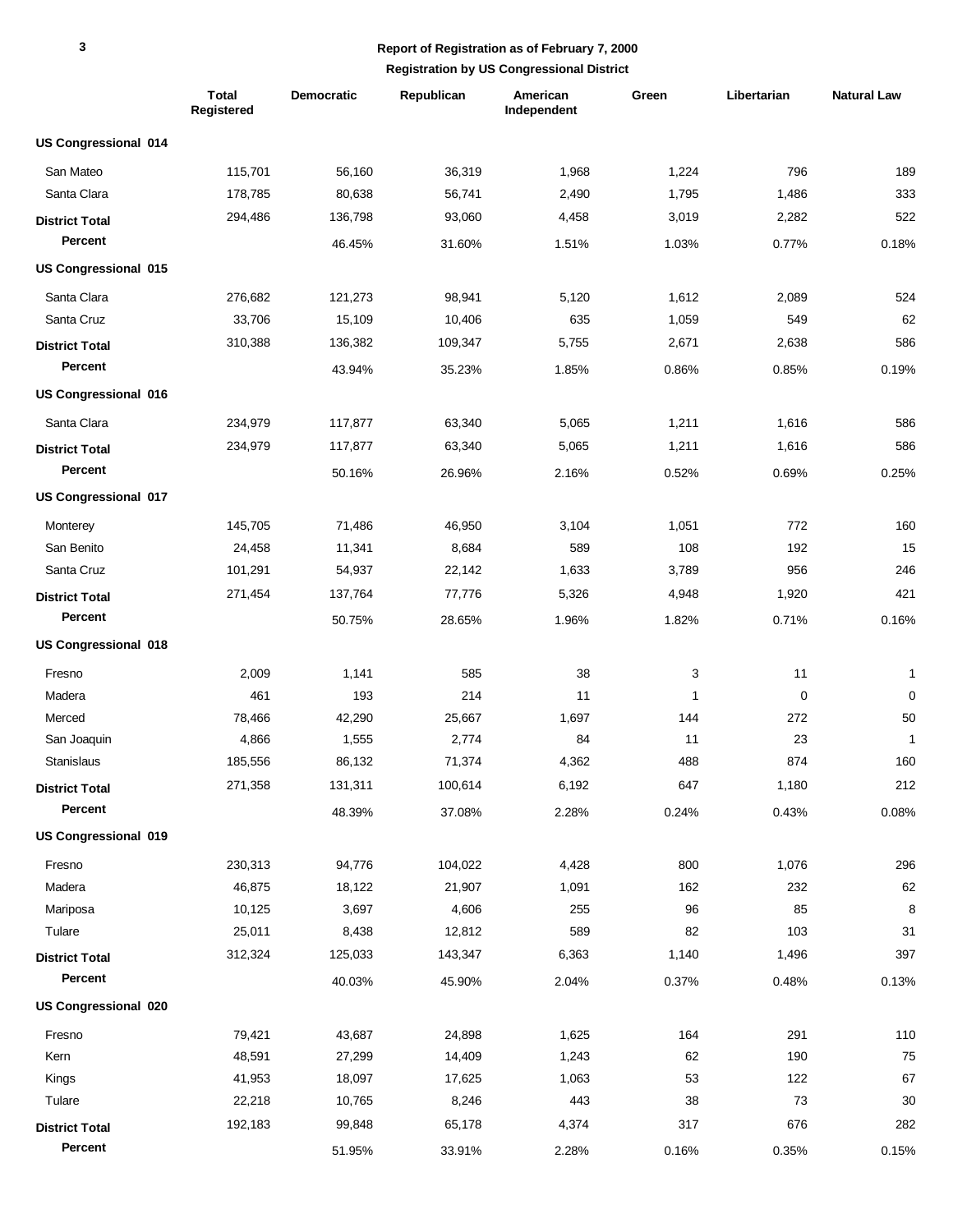| 670   | 541   | 17,834 |
|-------|-------|--------|
| 1,153 | 555   | 33,594 |
| 1,823 | 1,096 | 51,428 |
| 0.62% | 0.37% | 17.46% |
|       |       |        |
| 1,835 | 957   | 44,331 |
| 300   | 241   | 5,345  |
| 2,135 | 1,198 | 49,676 |
| 0.69% | 0.39% | 16.00% |
|       |       |        |
| 1,558 | 1,741 | 41,985 |
| 1,558 | 1,741 | 41,985 |
| 0.66% | 0.74% | 17.87% |
|       |       |        |
| 706   | 1,306 | 20,170 |
| 135   | 162   | 3,232  |
| 659   | 1,051 | 15,878 |
| 1,500 | 2,519 | 39,280 |
| 0.55% | 0.93% | 14.47% |
|       |       |        |
| 8     | 17    | 205    |
| 0     | 1     | 41     |
| 242   | 334   | 7,770  |
| 19    | 68    | 331    |
| 1,033 | 1,835 | 19,298 |
| 1,302 | 2,255 | 27,645 |
| 0.48% | 0.83% | 10.19% |
|       |       |        |
| 875   | 762   | 23,278 |
| 171   | 275   | 4,853  |
| 41    | 86    | 1,251  |
| 57    | 111   | 2,788  |
| 1,144 | 1,234 | 32,170 |
| 0.37% | 0.40% | 10.30% |
|       |       |        |
| 282   | 469   | 7,895  |
| 197   | 320   | 4,796  |
| 110   | 286   | 4,530  |
| 60    | 133   | 2,430  |
| 649   | 1,208 | 19,651 |
|       |       |        |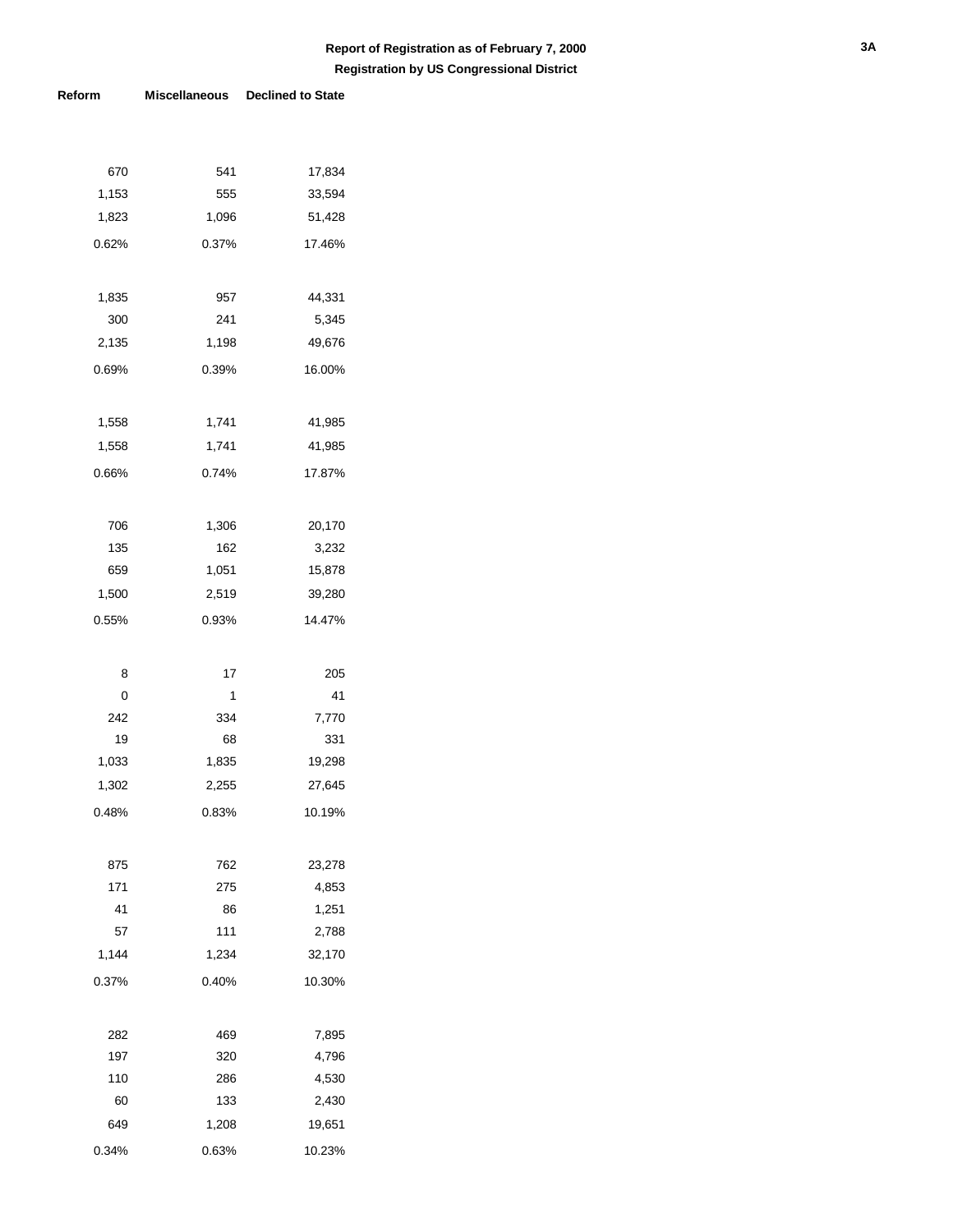|                             | <b>Total</b><br>Registered | <b>Democratic</b> | Republican | American<br>Independent | Green | Libertarian | <b>Natural Law</b> |
|-----------------------------|----------------------------|-------------------|------------|-------------------------|-------|-------------|--------------------|
| US Congressional 021        |                            |                   |            |                         |       |             |                    |
| Kern                        | 204,529                    | 70,034            | 102,912    | 5,939                   | 459   | 1,333       | 209                |
| Tulare                      | 70,695                     | 28,371            | 31,365     | 1,797                   | 160   | 306         | 101                |
| <b>District Total</b>       | 275,224                    | 98,405            | 134,277    | 7,736                   | 619   | 1,639       | 310                |
| Percent                     |                            | 35.75%            | 48.79%     | 2.81%                   | 0.22% | 0.60%       | 0.11%              |
| <b>US Congressional 022</b> |                            |                   |            |                         |       |             |                    |
| San Luis Obispo             | 130,828                    | 48,456            | 57,684     | 2,896                   | 1,514 | 945         | 253                |
| Santa Barbara               | 196,809                    | 81,754            | 73,819     | 3,987                   | 2,375 | 1,271       | 379                |
| <b>District Total</b>       | 327,637                    | 130,210           | 131,503    | 6,883                   | 3,889 | 2,216       | 632                |
| Percent                     |                            | 39.74%            | 40.14%     | 2.10%                   | 1.19% | 0.68%       | 0.19%              |
| US Congressional 023        |                            |                   |            |                         |       |             |                    |
| Santa Barbara               | 6,773                      | 3,076             | 2,296      | 162                     | 71    | 45          | 10                 |
| Ventura                     | 294,999                    | 118,789           | 118,922    | 6,944                   | 2,060 | 1,784       | 968                |
| <b>District Total</b>       | 301,772                    | 121,865           | 121,218    | 7,106                   | 2,131 | 1,829       | 978                |
| <b>Percent</b>              |                            | 40.38%            | 40.17%     | 2.35%                   | 0.71% | 0.61%       | 0.32%              |
| <b>US Congressional 024</b> |                            |                   |            |                         |       |             |                    |
| Los Angeles                 | 254,190                    | 123,429           | 84,081     | 4,327                   | 1,495 | 1,618       | 786                |
| Ventura                     | 72,097                     | 22,915            | 35,239     | 1,412                   | 344   | 459         | 109                |
| <b>District Total</b>       | 326,287                    | 146,344           | 119,320    | 5,739                   | 1,839 | 2,077       | 895                |
| Percent                     |                            | 44.85%            | 36.57%     | 1.76%                   | 0.56% | 0.64%       | 0.27%              |
| US Congressional 025        |                            |                   |            |                         |       |             |                    |
| Los Angeles                 | 312,099                    | 117,719           | 139,256    | 6,941                   | 1,031 | 1,649       | 796                |
| <b>District Total</b>       | 312,099                    | 117,719           | 139,256    | 6,941                   | 1,031 | 1,649       | 796                |
| Percent                     |                            | 37.72%            | 44.62%     | 2.22%                   | 0.33% | 0.53%       | 0.26%              |
| US Congressional 026        |                            |                   |            |                         |       |             |                    |
| Los Angeles                 | 189,350                    | 111,021           | 41,528     | 3,655                   | 845   | 994         | 683                |
| <b>District Total</b>       | 189,350                    | 111,021           | 41,528     | 3,655                   | 845   | 994         | 683                |
| Percent                     |                            | 58.63%            | 21.93%     | 1.93%                   | 0.45% | 0.52%       | 0.36%              |
| US Congressional 027        |                            |                   |            |                         |       |             |                    |
| Los Angeles                 | 298,390                    | 130,305           | 111,710    | 4,723                   | 1,622 | 1,810       | 894                |
| <b>District Total</b>       | 298,390                    | 130,305           | 111,710    | 4,723                   | 1,622 | 1,810       | 894                |
| Percent                     |                            | 43.67%            | 37.44%     | 1.58%                   | 0.54% | 0.61%       | 0.30%              |
| <b>US Congressional 028</b> |                            |                   |            |                         |       |             |                    |
| Los Angeles                 | 291,735                    | 117,770           | 119,499    | 5,293                   | 1,344 | 1,344       | 1,047              |
| <b>District Total</b>       | 291,735                    | 117,770           | 119,499    | 5,293                   | 1,344 | 1,344       | 1,047              |
| Percent                     |                            | 40.37%            | 40.96%     | 1.81%                   | 0.46% | 0.46%       | 0.36%              |
| <b>US Congressional 029</b> |                            |                   |            |                         |       |             |                    |
| Los Angeles                 | 335,874                    | 183,999           | 78,526     | 5,210                   | 2,906 | 2,360       | 1,271              |
| <b>District Total</b>       | 335,874                    | 183,999           | 78,526     | 5,210                   | 2,906 | 2,360       | 1,271              |
| Percent                     |                            | 54.78%            | 23.38%     | 1.55%                   | 0.87% | 0.70%       | 0.38%              |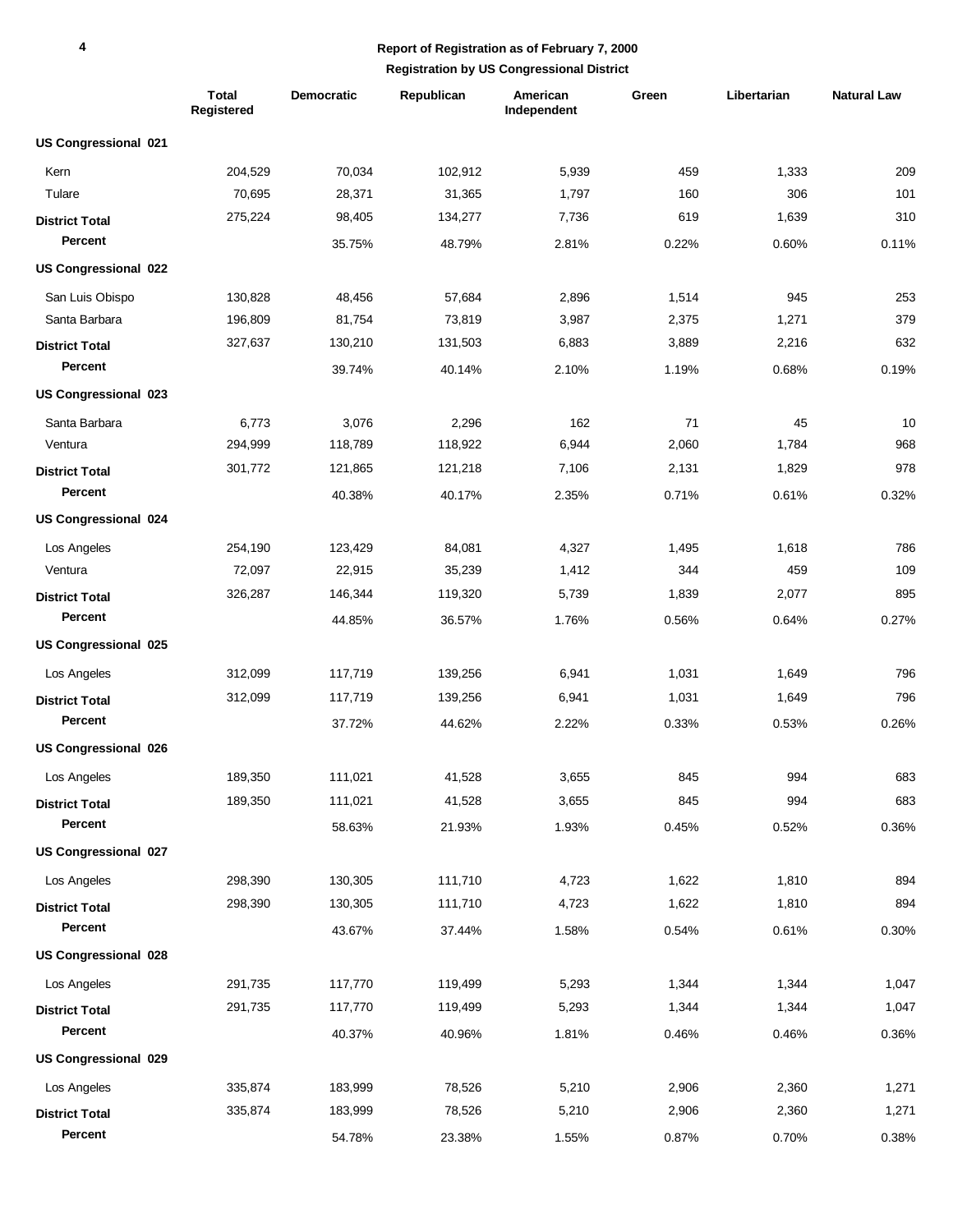| 969   | 763   | 21,911 |
|-------|-------|--------|
| 202   | 307   | 8,086  |
| 1,171 | 1,070 | 29,997 |
| 0.43% | 0.39% | 10.90% |
|       |       |        |
| 658   | 2,026 | 16,396 |
| 878   | 2,736 | 29,610 |
| 1,536 | 4,762 | 46,006 |
| 0.47% | 1.45% | 14.04% |
|       |       |        |
| 18    | 78    | 1,017  |
| 1,939 | 3,123 | 40,470 |
| 1,957 | 3,201 | 41,487 |
| 0.65% | 1.06% | 13.75% |
|       |       |        |
| 1,752 | 2,392 | 34,310 |
| 673   | 636   | 10,310 |
| 2,425 | 3,028 | 44,620 |
| 0.74% | 0.93% | 13.68% |
|       |       |        |
| 1,612 | 2,534 | 40,561 |
| 1,612 | 2,534 | 40,561 |
| 0.52% | 0.81% | 13.00% |
|       |       |        |
| 971   | 2,388 | 27,265 |
| 971   | 2,388 | 27,265 |
| 0.51% | 1.26% | 14.40% |
|       |       |        |
| 1,684 | 2,557 | 43,085 |
| 1,684 | 2,557 | 43,085 |
| 0.56% | 0.86% | 14.44% |
|       |       |        |
| 1,097 | 2,396 | 41,945 |
| 1,097 | 2,396 | 41,945 |
| 0.38% | 0.82% | 14.38% |
|       |       |        |
| 2,491 | 3,401 | 55,710 |
| 2,491 | 3,401 | 55,710 |
| 0.74% | 1.01% | 16.59% |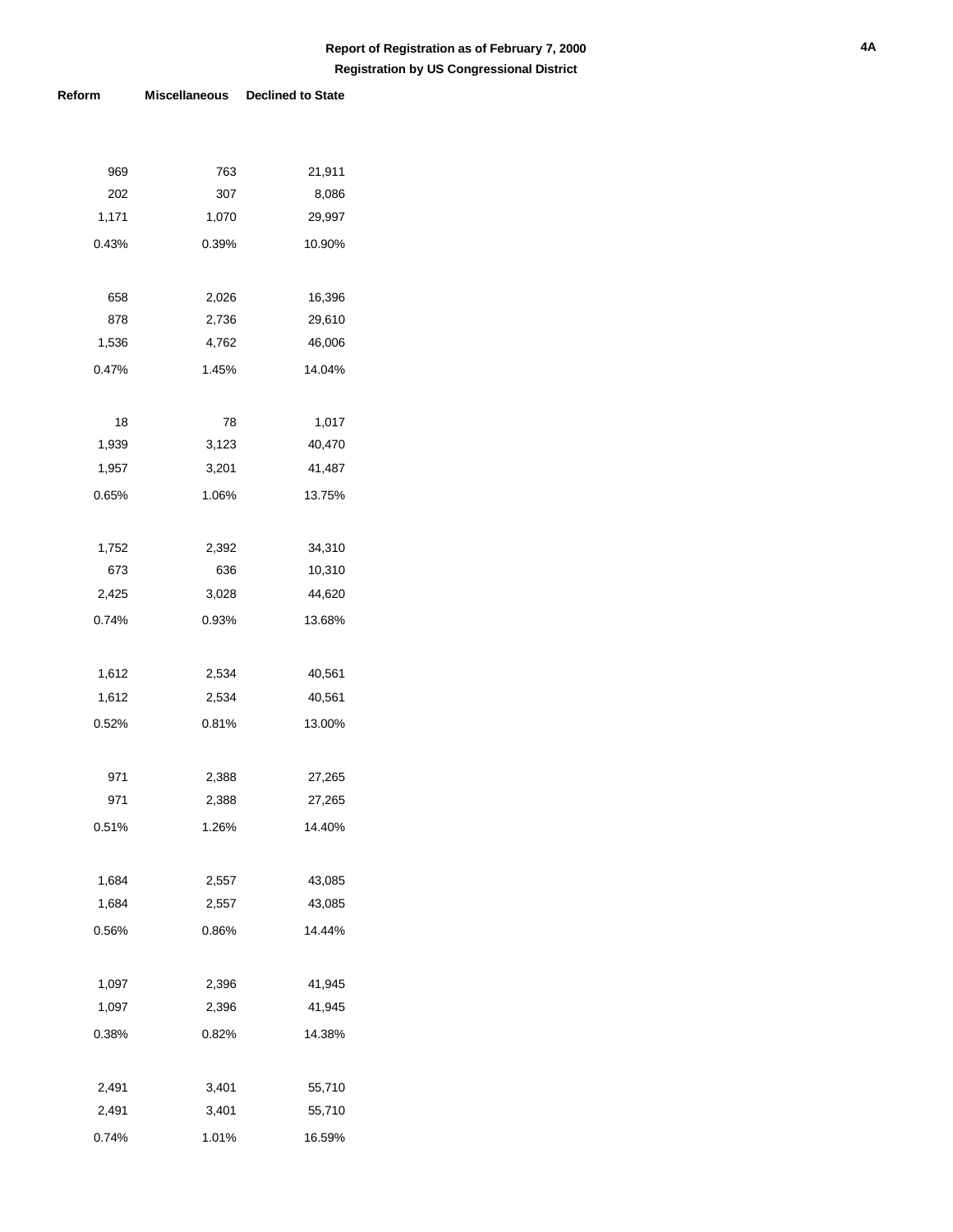|                             | <b>Total</b><br>Registered | <b>Democratic</b> | Republican | American<br>Independent | Green | Libertarian | <b>Natural Law</b> |
|-----------------------------|----------------------------|-------------------|------------|-------------------------|-------|-------------|--------------------|
| US Congressional 030        |                            |                   |            |                         |       |             |                    |
| Los Angeles                 | 157,745                    | 96,938            | 27,330     | 2,578                   | 1,117 | 891         | 789                |
| <b>District Total</b>       | 157,745                    | 96,938            | 27,330     | 2,578                   | 1,117 | 891         | 789                |
| Percent                     |                            | 61.45%            | 17.33%     | 1.63%                   | 0.71% | 0.56%       | 0.50%              |
| US Congressional 031        |                            |                   |            |                         |       |             |                    |
| Los Angeles                 | 185,901                    | 104,611           | 42,030     | 3,466                   | 577   | 665         | 701                |
| <b>District Total</b>       | 185,901                    | 104,611           | 42,030     | 3,466                   | 577   | 665         | 701                |
| Percent                     |                            | 56.27%            | 22.61%     | 1.86%                   | 0.31% | 0.36%       | 0.38%              |
| <b>US Congressional 032</b> |                            |                   |            |                         |       |             |                    |
| Los Angeles                 | 258,234                    | 183,553           | 31,371     | 3,546                   | 1,572 | 891         | 3,106              |
| <b>District Total</b>       | 258,234                    | 183,553           | 31,371     | 3,546                   | 1,572 | 891         | 3,106              |
| Percent                     |                            | 71.08%            | 12.15%     | 1.37%                   | 0.61% | 0.35%       | 1.20%              |
| US Congressional 033        |                            |                   |            |                         |       |             |                    |
| Los Angeles                 | 118,021                    | 79,348            | 16,502     | 2,242                   | 457   | 491         | 905                |
| <b>District Total</b>       | 118,021                    | 79,348            | 16,502     | 2,242                   | 457   | 491         | 905                |
| Percent                     |                            | 67.23%            | 13.98%     | 1.90%                   | 0.39% | 0.42%       | 0.77%              |
| <b>US Congressional 034</b> |                            |                   |            |                         |       |             |                    |
| Los Angeles                 | 226,723                    | 135,579           | 53,720     | 3,985                   | 586   | 762         | 849                |
| <b>District Total</b>       | 226,723                    | 135,579           | 53,720     | 3,985                   | 586   | 762         | 849                |
| Percent                     |                            | 59.80%            | 23.69%     | 1.76%                   | 0.26% | 0.34%       | 0.37%              |
| US Congressional 035        |                            |                   |            |                         |       |             |                    |
| Los Angeles                 | 200.700                    | 146,937           | 21,143     | 3,218                   | 1,128 | 567         | 5,122              |
| <b>District Total</b>       | 200,700                    | 146,937           | 21,143     | 3,218                   | 1,128 | 567         | 5,122              |
| Percent                     |                            | 73.21%            | 10.53%     | 1.60%                   | 0.56% | 0.28%       | 2.55%              |
| <b>US Congressional 036</b> |                            |                   |            |                         |       |             |                    |
| Los Angeles                 | 330,269                    | 135,408           | 129,432    | 5,639                   | 2,005 | 2,150       | 1,397              |
| <b>District Total</b>       | 330,269                    | 135,408           | 129,432    | 5,639                   | 2,005 | 2,150       | 1,397              |
| Percent                     |                            | 41.00%            | 39.19%     | 1.71%                   | 0.61% | 0.65%       | 0.42%              |
| US Congressional 037        |                            |                   |            |                         |       |             |                    |
| Los Angeles                 | 202,625                    | 141,480           | 24,367     | 3,669                   | 1,861 | 604         | 5,147              |
| <b>District Total</b>       | 202,625                    | 141,480           | 24,367     | 3,669                   | 1,861 | 604         | 5,147              |
| Percent                     |                            | 69.82%            | 12.03%     | 1.81%                   | 0.92% | 0.30%       | 2.54%              |
| US Congressional 038        |                            |                   |            |                         |       |             |                    |
| Los Angeles                 | 274,181                    | 138,599           | 86,222     | 5,270                   | 1,740 | 1,498       | 1,647              |
| <b>District Total</b>       | 274,181                    | 138,599           | 86,222     | 5,270                   | 1,740 | 1,498       | 1,647              |
| Percent                     |                            | 50.55%            | 31.45%     | 1.92%                   | 0.63% | 0.55%       | 0.60%              |
| US Congressional 039        |                            |                   |            |                         |       |             |                    |
| Los Angeles                 | 96,556                     | 41,265            | 38,889     | 1,590                   | 245   | 415         | 364                |
| Orange                      | 182,829                    | 63,747            | 87,263     | 3,627                   | 567   | 1,137       | 686                |
| <b>District Total</b>       | 279,385                    | 105,012           | 126,152    | 5,217                   | 812   | 1,552       | 1,050              |
| Percent                     |                            | 37.59%            | 45.15%     | 1.87%                   | 0.29% | 0.56%       | 0.38%              |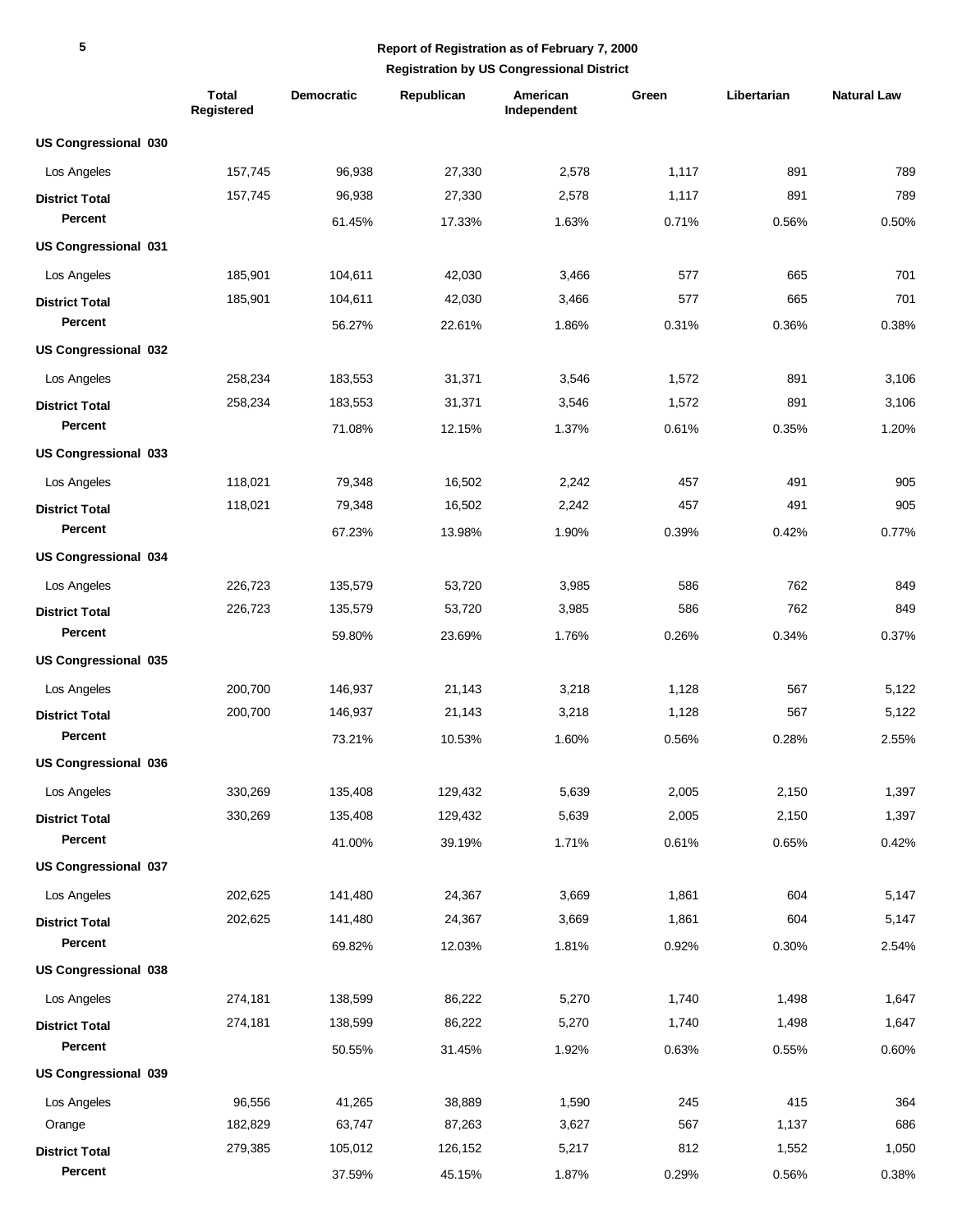| 577   | 2,449 | 25,076 |
|-------|-------|--------|
| 577   | 2,449 | 25,076 |
| 0.37% | 1.55% | 15.90% |
|       |       |        |
| 569   | 2,251 | 31,031 |
| 569   | 2,251 | 31,031 |
| 0.31% | 1.21% | 16.69% |
|       |       |        |
| 1,598 | 2,577 | 30,020 |
| 1,598 | 2,577 | 30,020 |
| 0.62% | 1.00% | 11.63% |
|       |       |        |
| 356   | 1,637 | 16,083 |
| 356   | 1,637 | 16,083 |
| 0.30% | 1.39% | 13.63% |
|       |       |        |
| 599   | 2,317 | 28,326 |
| 599   | 2,317 | 28,326 |
| 0.26% | 1.02% | 12.49% |
|       |       |        |
| 1,020 | 2,111 | 19,454 |
| 1,020 | 2,111 | 19,454 |
| 0.51% | 1.05% | 9.69%  |
|       |       |        |
| 2,051 | 2,818 | 49,369 |
| 2,051 | 2,818 | 49,369 |
| 0.62% | 0.85% | 14.95% |
|       |       |        |
| 779   | 2,606 | 22,112 |
| 779   | 2,606 | 22,112 |
| 0.38% | 1.29% | 10.91% |
|       |       |        |
| 1,130 | 2,814 | 35,261 |
| 1,130 | 2,814 | 35,261 |
| 0.41% | 1.03% | 12.86% |
|       |       |        |
| 369   | 664   | 12,755 |
| 1,368 | 957   | 23,477 |
| 1,737 | 1,621 | 36,232 |
| 0.62% | 0.58% | 12.97% |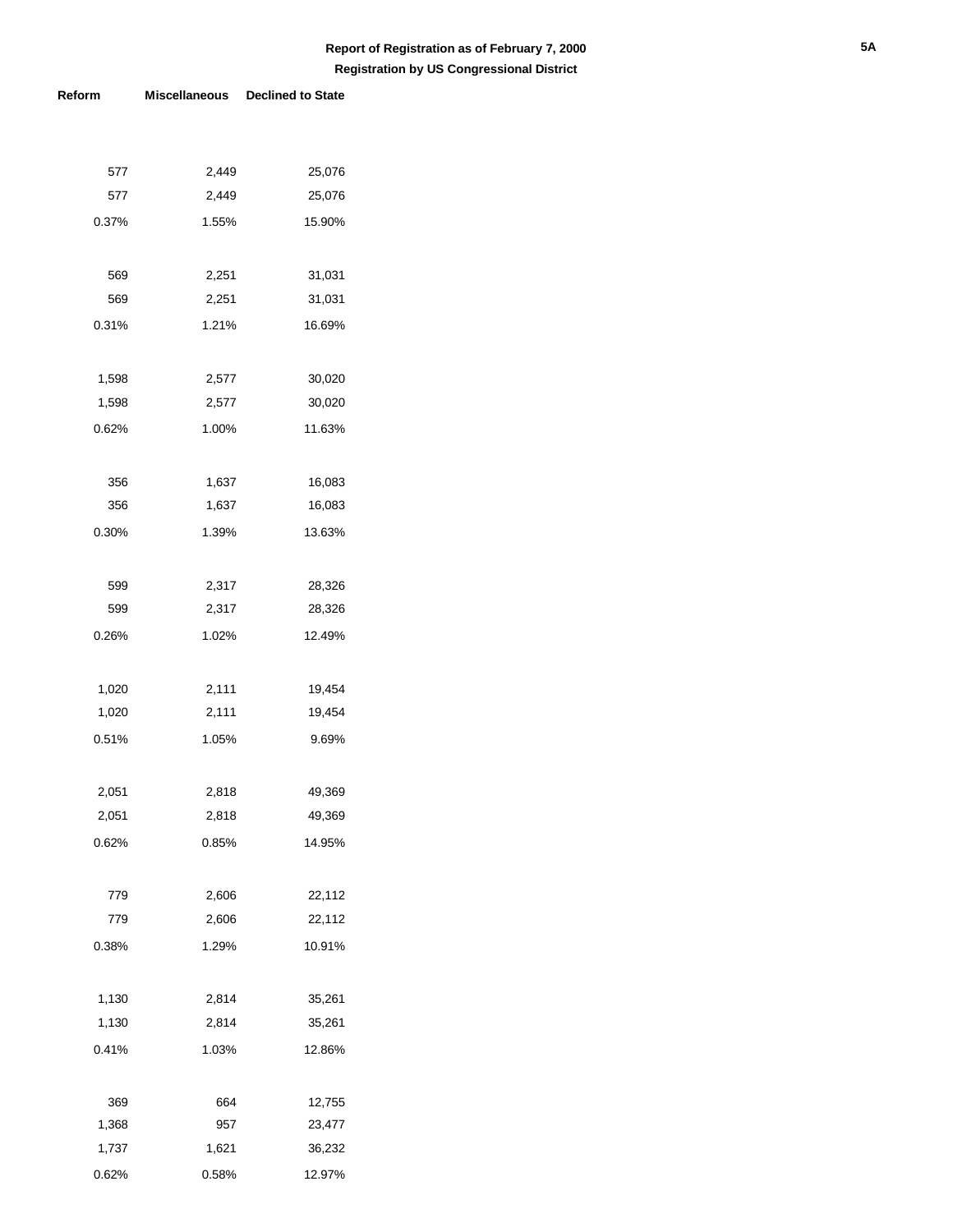|                             | <b>Total</b><br>Registered | <b>Democratic</b> | Republican | American<br>Independent | Green | Libertarian | <b>Natural Law</b> |
|-----------------------------|----------------------------|-------------------|------------|-------------------------|-------|-------------|--------------------|
| <b>US Congressional 040</b> |                            |                   |            |                         |       |             |                    |
| Inyo                        | 9,593                      | 3,429             | 4,638      | 263                     | 55    | 53          | 5                  |
| San Bernardino              | 276,918                    | 102,145           | 125,687    | 8,480                   | 820   | 1,681       | 435                |
| <b>District Total</b>       | 286,511                    | 105,574           | 130,325    | 8,743                   | 875   | 1,734       | 440                |
| <b>Percent</b>              |                            | 36.85%            | 45.49%     | 3.05%                   | 0.31% | 0.61%       | 0.15%              |
| <b>US Congressional 041</b> |                            |                   |            |                         |       |             |                    |
| Los Angeles                 | 75,895                     | 34,355            | 25,153     | 1,572                   | 236   | 327         | 271                |
| Orange                      | 48,160                     | 12,619            | 27,937     | 843                     | 141   | 248         | 109                |
| San Bernardino              | 123,139                    | 48,572            | 53,972     | 2,664                   | 403   | 529         | 475                |
| <b>District Total</b>       | 247,194                    | 95,546            | 107,062    | 5,079                   | 780   | 1,104       | 855                |
| Percent                     |                            | 38.65%            | 43.31%     | 2.05%                   | 0.32% | 0.45%       | 0.35%              |
| <b>US Congressional 042</b> |                            |                   |            |                         |       |             |                    |
| San Bernardino              | 236,866                    | 121,625           | 79,433     | 5,331                   | 552   | 910         | 630                |
| <b>District Total</b>       | 236,866                    | 121,625           | 79,433     | 5,331                   | 552   | 910         | 630                |
| Percent                     |                            | 51.35%            | 33.53%     | 2.25%                   | 0.23% | 0.38%       | 0.27%              |
| <b>US Congressional 043</b> |                            |                   |            |                         |       |             |                    |
| Riverside                   | 279,327                    | 100,046           | 134,323    | 6,244                   | 866   | 1,870       | 922                |
| <b>District Total</b>       | 279,327                    | 100,046           | 134,323    | 6,244                   | 866   | 1,870       | 922                |
| Percent                     |                            | 35.82%            | 48.09%     | 2.24%                   | 0.31% | 0.67%       | 0.33%              |
| <b>US Congressional 044</b> |                            |                   |            |                         |       |             |                    |
| Riverside                   | 279,368                    | 110,131           | 125,283    | 6,280                   | 635   | 1,372       | 594                |
| <b>District Total</b>       | 279,368                    | 110,131           | 125,283    | 6,280                   | 635   | 1,372       | 594                |
| Percent                     |                            | 39.42%            | 44.85%     | 2.25%                   | 0.23% | 0.49%       | 0.21%              |
| <b>US Congressional 045</b> |                            |                   |            |                         |       |             |                    |
| Orange                      | 298,438                    | 93,805            | 145,834    | 6,253                   | 1,366 | 2,588       | 1,567              |
| <b>District Total</b>       | 298,438                    | 93,805            | 145,834    | 6,253                   | 1,366 | 2,588       | 1,567              |
| Percent                     |                            | 31.43%            | 48.87%     | 2.10%                   | 0.46% | 0.87%       | 0.53%              |
| <b>US Congressional 046</b> |                            |                   |            |                         |       |             |                    |
| Orange                      | 163,997                    | 73,846            | 59,497     | 3,338                   | 473   | 1,094       | 725                |
| <b>District Total</b>       | 163,997                    | 73,846            | 59,497     | 3,338                   | 473   | 1,094       | 725                |
| Percent                     |                            | 45.03%            | 36.28%     | 2.04%                   | 0.29% | 0.67%       | 0.44%              |
| <b>US Congressional 047</b> |                            |                   |            |                         |       |             |                    |
| Orange                      | 355,174                    | 102,145           | 187,747    | 6,299                   | 1,329 | 2,362       | 1,005              |
| <b>District Total</b>       | 355,174                    | 102,145           | 187,747    | 6,299                   | 1,329 | 2,362       | 1,005              |
| Percent                     |                            | 28.76%            | 52.86%     | 1.77%                   | 0.37% | 0.67%       | 0.28%              |
| <b>US Congressional 048</b> |                            |                   |            |                         |       |             |                    |
| Orange                      | 179,977                    | 45,292            | 100,192    | 3,703                   | 634   | 1,128       | 517                |
| Riverside                   | 26,846                     | 6,640             | 15,509     | 660                     | 59    | 137         | 32                 |
| San Diego                   | 149,277                    | 45,098            | 71,988     | 3,924                   | 603   | 1,191       | 653                |
| <b>District Total</b>       | 356,100                    | 97,030            | 187,689    | 8,287                   | 1,296 | 2,456       | 1,202              |
| Percent                     |                            | 27.25%            | 52.71%     | 2.33%                   | 0.36% | 0.69%       | 0.34%              |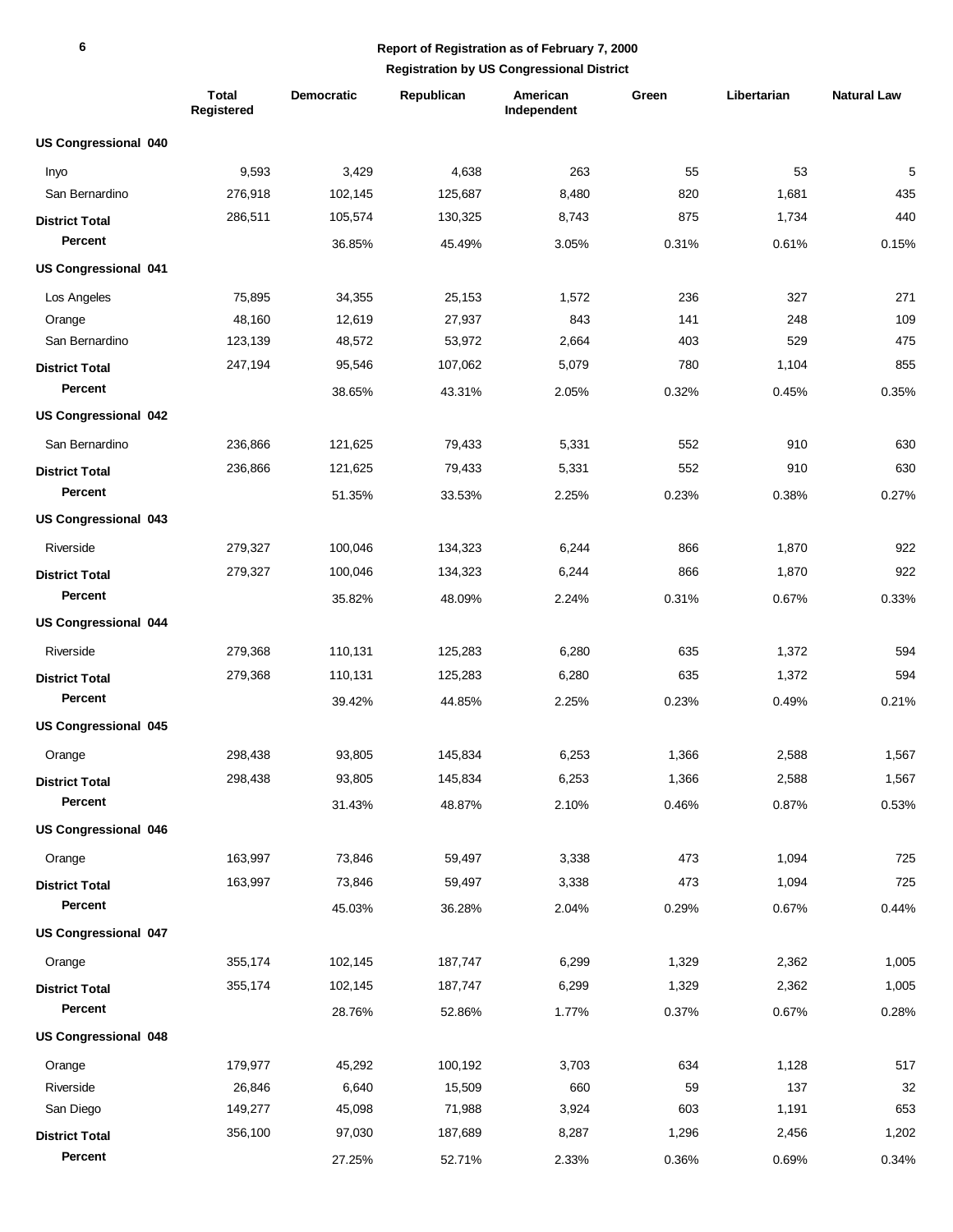| 21       | 85    | 1,044  |
|----------|-------|--------|
| 2,279    | 2,619 | 32,772 |
| 2,300    | 2,704 | 33,816 |
| $0.80\%$ | 0.94% | 11.80% |
|          |       |        |
| 216      | 739   | 13,026 |
| 371      | 159   | 5,733  |
| 462      | 1,126 | 14,936 |
| 1,049    | 2,024 | 33,695 |
| 0.42%    | 0.82% | 13.63% |
|          |       |        |
| 1,586    | 2,195 | 24,604 |
| 1,586    | 2,195 | 24,604 |
| 0.67%    | 0.93% | 10.39% |
|          |       |        |
| 1,778    | 3,084 | 30,194 |
| 1,778    | 3,084 | 30,194 |
| 0.64%    | 1.10% | 10.81% |
|          |       |        |
| 2,217    | 3,400 | 29,456 |
| 2,217    | 3,400 | 29,456 |
| 0.79%    | 1.22% | 10.54% |
|          |       |        |
| 2,324    | 1,608 | 43,093 |
| 2,324    | 1,608 | 43,093 |
| 0.78%    | 0.54% | 14.44% |
|          |       |        |
| 999      | 1,299 | 22,726 |
| 999      | 1,299 | 22,726 |
| 0.61%    | 0.79% | 13.86% |
|          |       |        |
| 2,415    | 1,278 | 50,594 |
| 2,415    | 1,278 | 50,594 |
| 0.68%    | 0.36% | 14.24% |
|          |       |        |
| 1,504    | 589   | 26,418 |
| 162      | 282   | 3,365  |
| 1,564    | 843   | 23,413 |
| 3,230    | 1,714 | 53,196 |
| 0.91%    | 0.48% | 14.94% |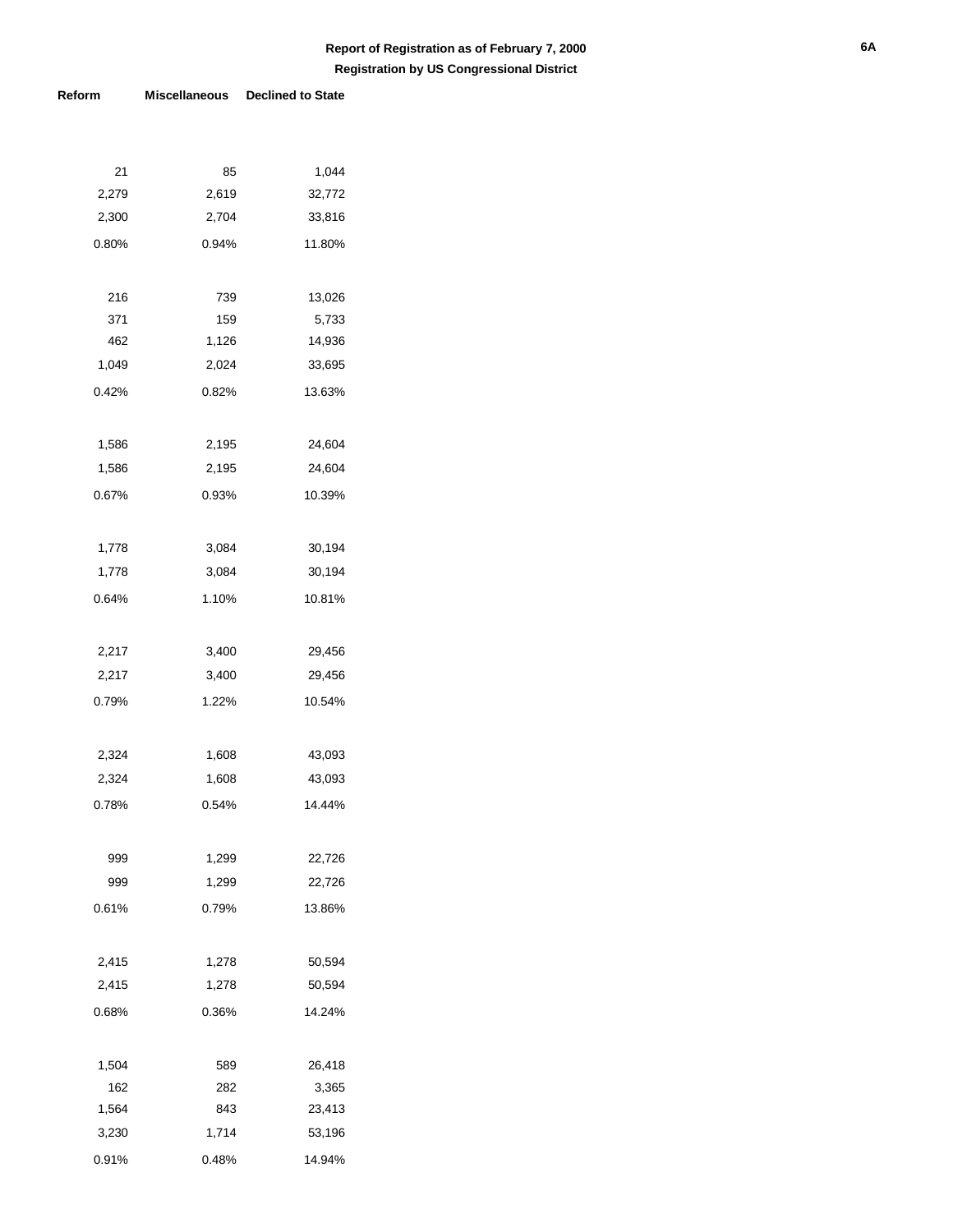|                             | <b>Total</b><br>Registered | <b>Democratic</b> | Republican | American<br>Independent | Green   | Libertarian | <b>Natural Law</b> |
|-----------------------------|----------------------------|-------------------|------------|-------------------------|---------|-------------|--------------------|
| <b>US Congressional 049</b> |                            |                   |            |                         |         |             |                    |
| San Diego                   | 319,252                    | 123,416           | 118,536    | 7,576                   | 2,806   | 3,133       | 3,377              |
| <b>District Total</b>       | 319,252                    | 123,416           | 118,536    | 7,576                   | 2,806   | 3,133       | 3,377              |
| Percent                     |                            | 38.66%            | 37.13%     | 2.37%                   | 0.88%   | 0.98%       | 1.06%              |
| US Congressional 050        |                            |                   |            |                         |         |             |                    |
| San Diego                   | 225,476                    | 109,644           | 66,545     | 4,636                   | 832     | 1,351       | 5,923              |
| <b>District Total</b>       | 225,476                    | 109,644           | 66,545     | 4,636                   | 832     | 1,351       | 5,923              |
| Percent                     |                            | 48.63%            | 29.51%     | 2.06%                   | 0.37%   | 0.60%       | 2.63%              |
| US Congressional 051        |                            |                   |            |                         |         |             |                    |
| San Diego                   | 355,268                    | 104,567           | 171,641    | 7,657                   | 1,618   | 2,700       | 1,818              |
| <b>District Total</b>       | 355,268                    | 104,567           | 171,641    | 7,657                   | 1,618   | 2,700       | 1,818              |
| Percent                     |                            | 29.43%            | 48.31%     | 2.16%                   | 0.46%   | 0.76%       | 0.51%              |
| <b>US Congressional 052</b> |                            |                   |            |                         |         |             |                    |
| Imperial                    | 47.639                     | 25,227            | 13.994     | 1.034                   | 67      | 204         | 70                 |
| San Diego                   | 255,038                    | 85,713            | 115,150    | 6,570                   | 1,009   | 2,150       | 2,460              |
| <b>District Total</b>       | 302,677                    | 110,940           | 129,144    | 7.604                   | 1,076   | 2,354       | 2,530              |
| Percent                     |                            | 36.65%            | 42.67%     | 2.51%                   | 0.36%   | 0.78%       | 0.84%              |
| <b>StateTotal</b>           | 14,631,805                 | 6,684,668         | 5,140,951  | 295,387                 | 108,904 | 87,183      | 62,183             |
| Percent                     |                            | 45.69%            | 35.14%     | 2.02%                   | 0.74%   | 0.60%       | 0.42%              |